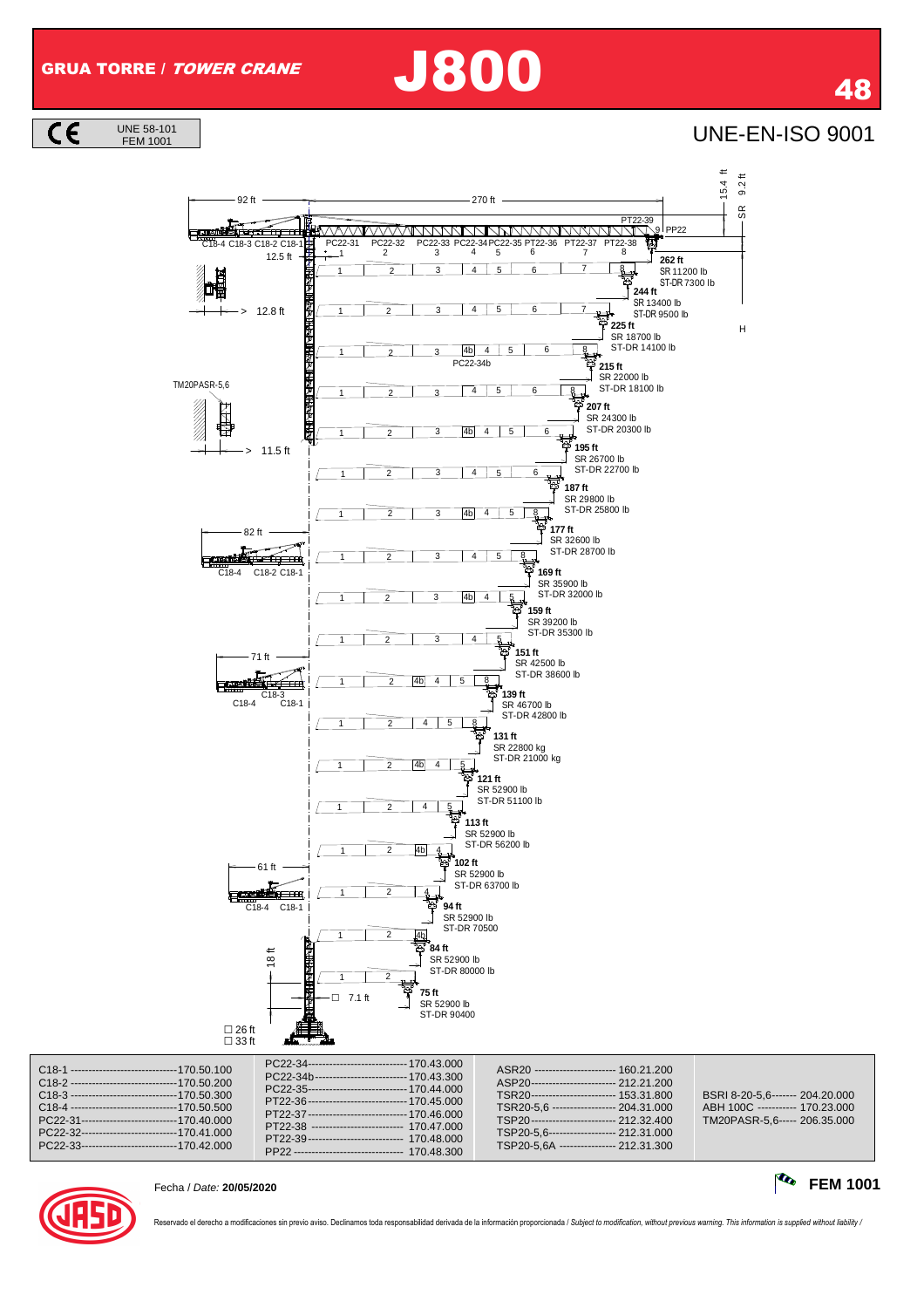ALTURAS / HEIGHTS J800.48



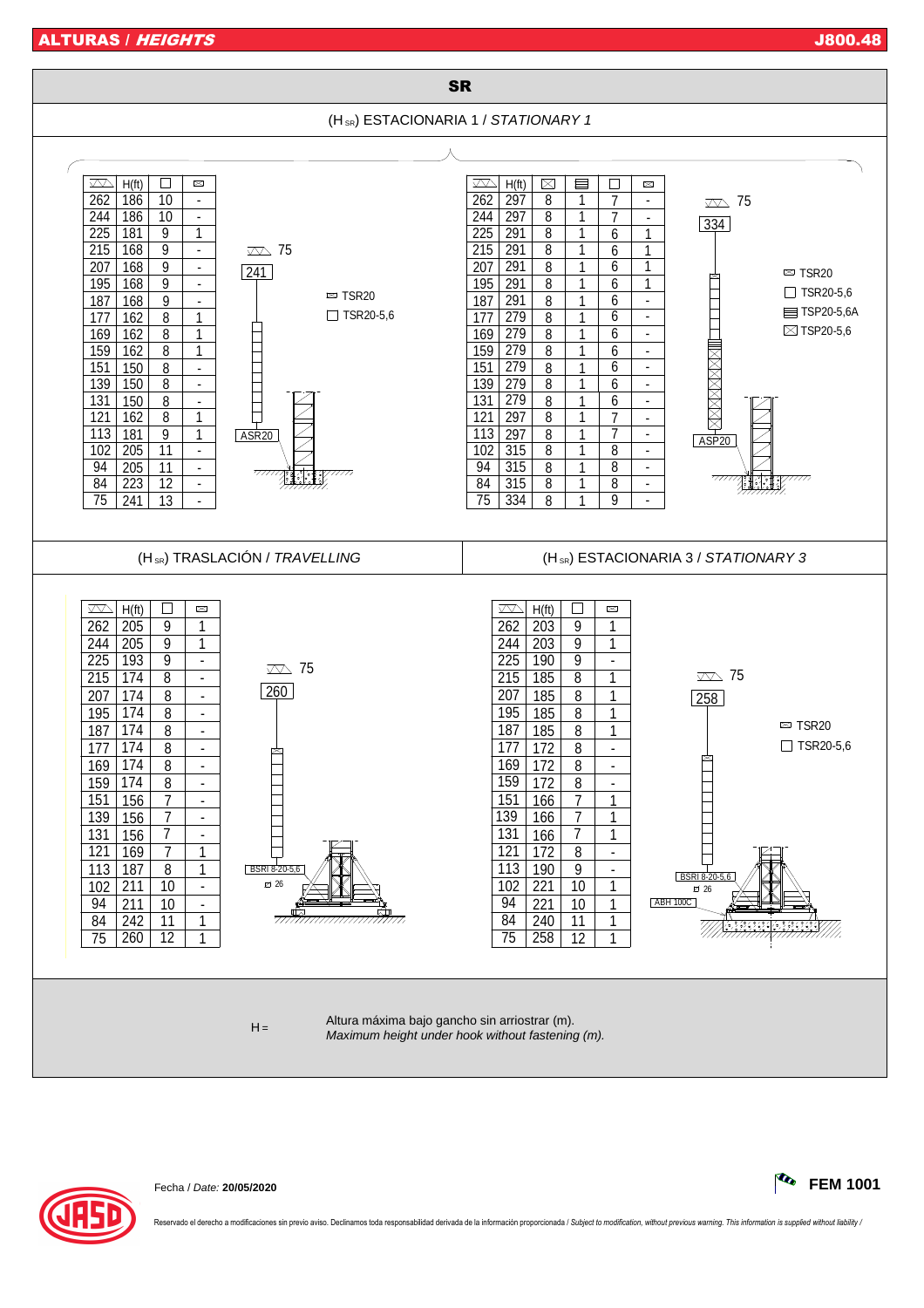ALTURAS / *HEIGHTS* J800.48 (1995) 2008 12:00 DESIGN OF THE SERVICE OF THE SERVICE OF THE SERVICE OF THE SERVICE O



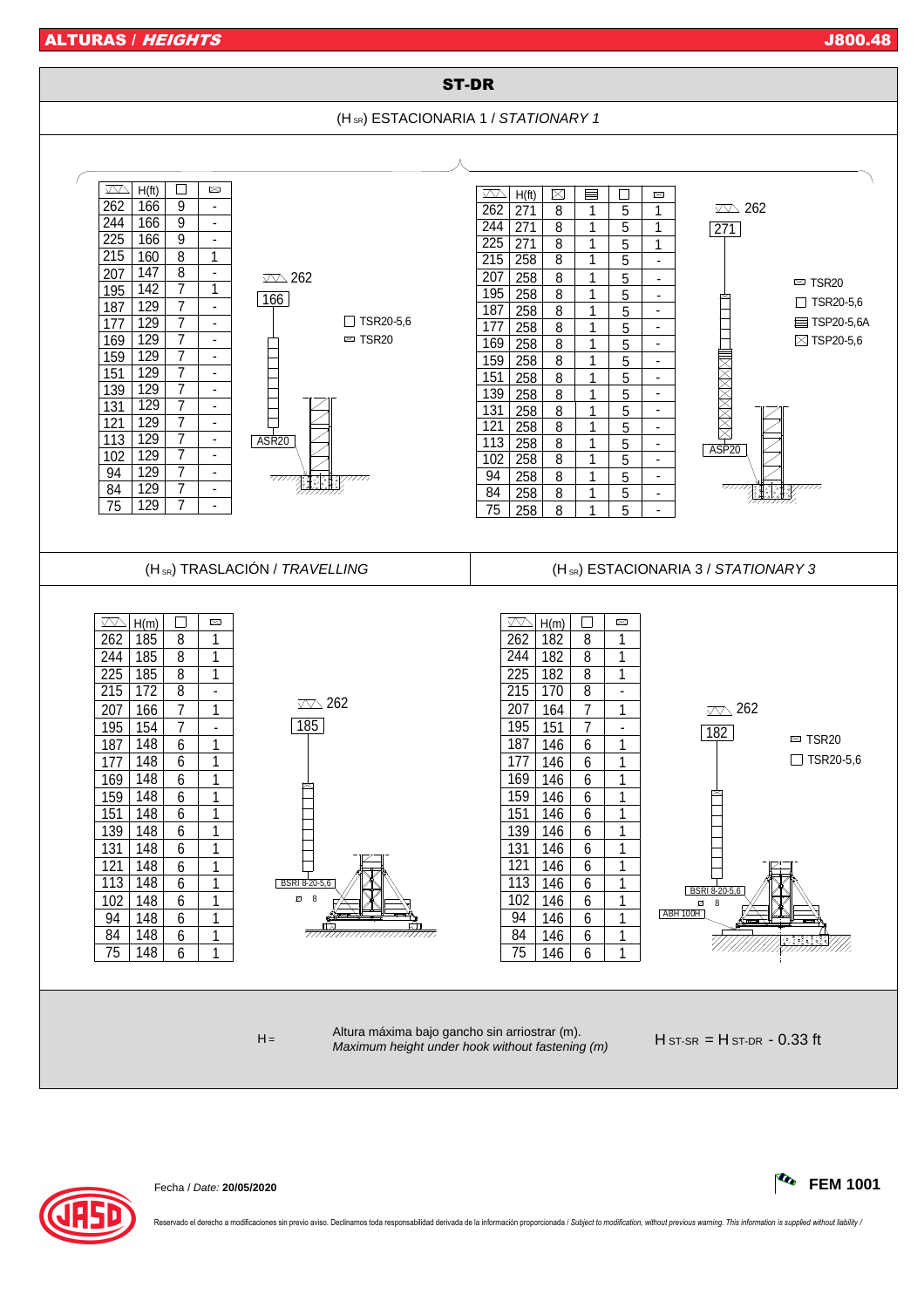|        | <b>CARGAS / LOADS</b> |                                           |                                |             |    |    |     |                          |                                                                                           |                          |     |     |                                           |     |     |                                                                                                                         |     |                          |     |     | <b>J800.48</b> |     |
|--------|-----------------------|-------------------------------------------|--------------------------------|-------------|----|----|-----|--------------------------|-------------------------------------------------------------------------------------------|--------------------------|-----|-----|-------------------------------------------|-----|-----|-------------------------------------------------------------------------------------------------------------------------|-----|--------------------------|-----|-----|----------------|-----|
| فہا    |                       |                                           | Cargas máximas / Maximum loads |             |    |    |     |                          |                                                                                           |                          |     |     |                                           |     |     |                                                                                                                         |     |                          |     |     |                |     |
|        |                       | SR (lb)                                   |                                | SR-52900 lb |    |    |     |                          |                                                                                           |                          |     |     |                                           |     |     |                                                                                                                         |     |                          |     |     |                |     |
| $\Box$ | 52900<br>lb@          |                                           |                                |             |    |    |     |                          |                                                                                           |                          |     |     | Alcance del gancho [ft] / Hook reach [ft] |     |     |                                                                                                                         |     |                          |     |     |                |     |
| [ft]   | (f <sup>t</sup> )     | 49                                        | 66                             | 75          | 84 | 94 | 102 | 113                      | 121                                                                                       | 131                      | 139 | 151 | 159                                       | 169 | 177 | 187                                                                                                                     | 195 | 207                      | 215 | 225 | 244            | 262 |
| 262    | 74                    | 52900                                     |                                |             |    |    |     |                          |                                                                                           |                          |     |     |                                           |     |     | 52900 52000 46500 41000 37300 33100 30400 27800 25800 23400 22000 20300 19200 17900 17000 15700 15000 14100 12600 11200 |     |                          |     |     |                |     |
| 244    | 78                    |                                           |                                |             |    |    |     |                          |                                                                                           |                          |     |     |                                           |     |     | 52900 52900 52900 49400 43700 39700 35100 32400 29500 27600 24900 23400 21800 20500 19200 18100 16800 16100 15000 13400 |     |                          |     |     |                |     |
| 225    | 93                    |                                           |                                |             |    |    |     |                          |                                                                                           |                          |     |     |                                           |     |     | 52900 52900 52900 52900 52900 52500 47600 42300 39200 35700 33500 30400 28700 26700 25100 23600 22300 20700 19800 18700 |     |                          |     |     |                |     |
| 215    | 101                   |                                           |                                |             |    |    |     |                          |                                                                                           |                          |     |     |                                           |     |     | 52900 52900 52900 52900 52900 52500 46500 43000 39500 36800 33500 31500 29500 27800 26000 24700 23100 22000             |     |                          |     |     |                |     |
| 207    | 105                   |                                           |                                |             |    |    |     |                          |                                                                                           |                          |     |     |                                           |     |     | 52900 52900 52900 52900 52900 52900 48500 48500 41200 38600 35100 33100 30900 29100 27300 26000 24300                   |     |                          |     |     |                |     |
| 195    | 107                   |                                           |                                |             |    |    |     |                          |                                                                                           |                          |     |     |                                           |     |     | 52900 52900 52900 52900 52900 52900 52900 48800 46100 42300 39500 36000 34000 31500 30000 28000 26700                   |     |                          |     |     |                |     |
| 187    | 113                   |                                           |                                |             |    |    |     |                          |                                                                                           |                          |     |     |                                           |     |     | 52900152900152900152900152900152900152700148700144500141700138100136000133500131800129800                               |     |                          |     |     |                |     |
| 177    | 115                   |                                           |                                |             |    |    |     |                          | 52900 52900 52900 52900 52900 52900 52900 52900 50000 45900 43000 39200 36800 34400 32600 |                          |     |     |                                           |     |     |                                                                                                                         |     |                          |     |     |                |     |
| 169    | 120                   |                                           |                                |             |    |    |     |                          | 52900 52900 52900 52900 52900 52900 52900 52900 52000 47800 44800 40800 38600 36000       |                          |     |     |                                           |     |     |                                                                                                                         |     |                          |     |     |                |     |
| 159    | 122                   |                                           |                                |             |    |    |     |                          | 52900 52900 52900 52900 52900 52900 52900 52900 52900 48700 45400 41700 39200             |                          |     |     |                                           |     |     |                                                                                                                         |     |                          |     |     |                |     |
| 151    | 124                   |                                           |                                |             |    |    |     |                          | 52900 52900 52900 52900 52900 52900 52900 52900 52900 48800 46500 42600                   |                          |     |     |                                           |     |     |                                                                                                                         |     |                          |     |     |                |     |
| 139    | 125                   |                                           |                                |             |    |    |     |                          | 52900 52900 52900 52900 52900 52900 52900 52900 52900 50000 46700                         |                          |     |     | $\overline{\phantom{0}}$                  |     |     |                                                                                                                         |     |                          |     |     |                |     |
| 131    | 125                   |                                           |                                |             |    |    |     |                          | 52900 52900 52900 52900 52900 52900 52900 52900 52900 50300                               |                          |     |     |                                           |     |     |                                                                                                                         |     |                          |     |     |                |     |
| 121    | 121                   |                                           |                                |             |    |    |     |                          | 52900 52900 52900 52900 52900 52900 52900 52900                                           | $\overline{\phantom{0}}$ |     |     |                                           |     |     |                                                                                                                         |     |                          |     |     |                |     |
| 113    | 113                   | 52900 52900 52900 52900 52900 52900 52900 |                                |             |    |    |     |                          | $\overline{\phantom{0}}$                                                                  | $\overline{\phantom{0}}$ |     |     | —                                         |     |     |                                                                                                                         |     |                          |     |     |                |     |
| 102    | 102                   | 52900 52900 52900 52900 52900 52900       |                                |             |    |    |     |                          |                                                                                           |                          |     |     | —                                         |     |     |                                                                                                                         |     |                          |     |     |                |     |
| 94     | 94                    |                                           | 52900 52900 52900 52900 52900  |             |    |    |     | $\overline{\phantom{m}}$ |                                                                                           |                          |     |     |                                           |     |     |                                                                                                                         |     | $\overline{\phantom{a}}$ |     |     |                |     |
| 84     | 84                    | 52900 52900 52900 52900                   |                                |             |    |    |     |                          |                                                                                           |                          |     |     |                                           |     |     |                                                                                                                         |     |                          |     |     |                |     |
| 75     | 75                    | 52900 52900 52900                         |                                |             |    |    |     |                          |                                                                                           |                          |     |     |                                           |     |     |                                                                                                                         |     |                          |     |     |                |     |

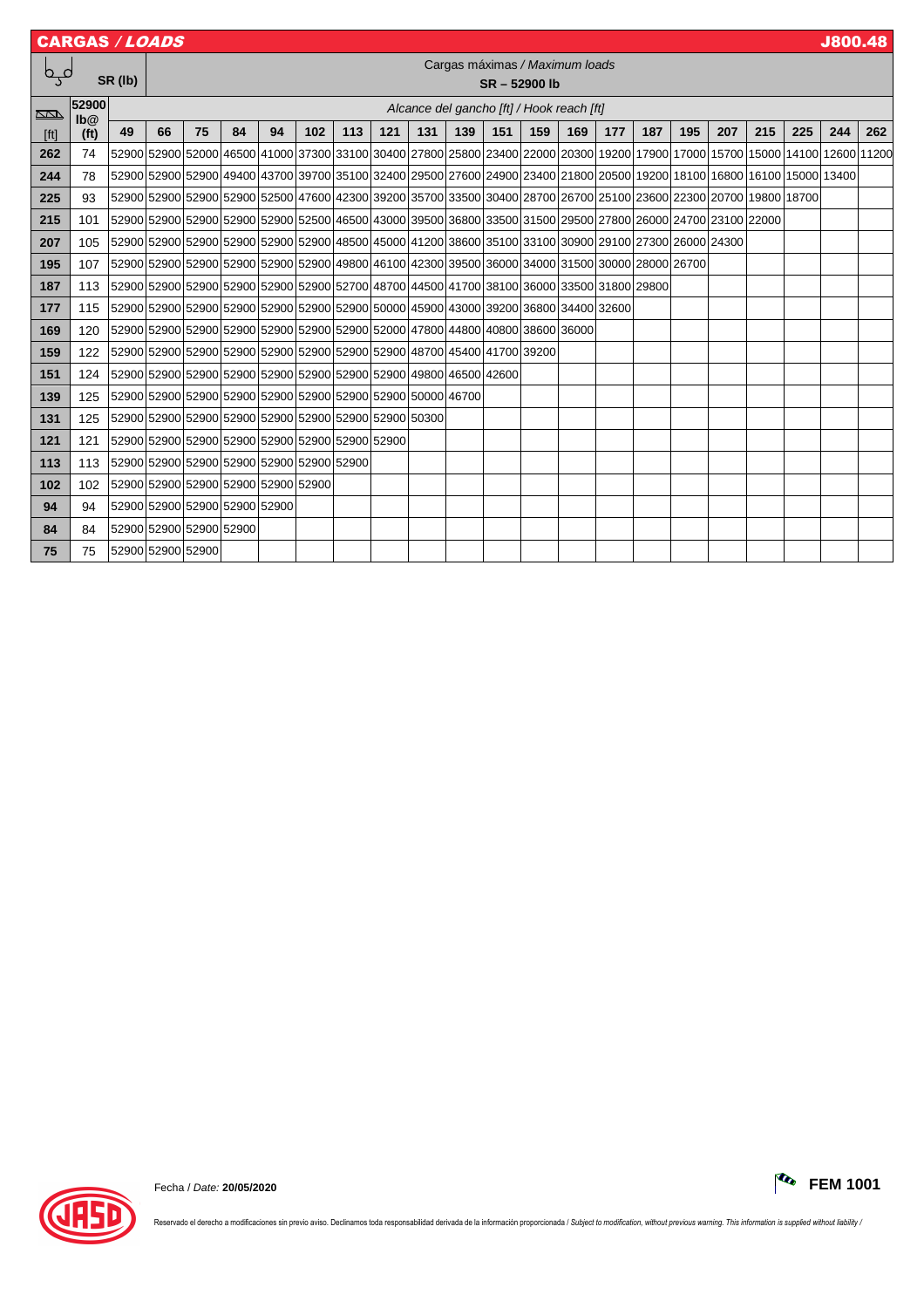|                                                                         | <b>J800.48</b><br>CARGAS <i>/ LOADS</i>         |                   |               |                                                                                                                         |                                                                                                     |    |     |     |                                                                                     |                          |       |                          |                 |                                           |                          |                          |     |     |                                                                                                 |                                                                                                                 |      |      |
|-------------------------------------------------------------------------|-------------------------------------------------|-------------------|---------------|-------------------------------------------------------------------------------------------------------------------------|-----------------------------------------------------------------------------------------------------|----|-----|-----|-------------------------------------------------------------------------------------|--------------------------|-------|--------------------------|-----------------|-------------------------------------------|--------------------------|--------------------------|-----|-----|-------------------------------------------------------------------------------------------------|-----------------------------------------------------------------------------------------------------------------|------|------|
| Cargas máximas / Maximum loads<br>فہم<br>ST - SR [lb]<br>ST-SR-52900 lb |                                                 |                   |               |                                                                                                                         |                                                                                                     |    |     |     |                                                                                     |                          |       |                          |                 |                                           |                          |                          |     |     |                                                                                                 |                                                                                                                 |      |      |
|                                                                         | 52900                                           |                   |               |                                                                                                                         |                                                                                                     |    |     |     |                                                                                     |                          |       |                          |                 | Alcance del gancho [ft] / Hook reach [ft] |                          |                          |     |     |                                                                                                 |                                                                                                                 |      |      |
| $\Box$<br>[ft]                                                          | $\mathsf{lb} \ \mathsf{@}$<br>(f <sup>t</sup> ) | 49                | 66            | 75                                                                                                                      | 84                                                                                                  | 94 | 102 | 113 | 121                                                                                 | 131                      | 139   | 151                      | 159             | 169                                       | 177                      | 187                      | 195 | 207 | 215                                                                                             | 225                                                                                                             | 244  | 262  |
| 262                                                                     | 73                                              | 52900 52900 51100 |               |                                                                                                                         | 45400 39900 35900 31500 28900 26000 24000 21600 20100 18500 17200 15900 15000 13700                 |    |     |     |                                                                                     |                          |       |                          |                 |                                           |                          |                          |     |     |                                                                                                 | 12800 11900 10400                                                                                               |      | 9000 |
| 244                                                                     | 77                                              |                   |               | 52900 52900 52900 48300 42300 38100 33500 30600 27800 25800 23100 21600 19800 18500 17200 16100 14800 13900 13000 11200 |                                                                                                     |    |     |     |                                                                                     |                          |       |                          |                 |                                           |                          |                          |     |     |                                                                                                 |                                                                                                                 |      |      |
| 225                                                                     | 91                                              |                   |               | 52900 52900 52900 52900 50900 46300 40800 37500 34000 31500 28400 26700 24700 23100 21400 20300 18700 17600 16500       |                                                                                                     |    |     |     |                                                                                     |                          |       |                          |                 |                                           |                          |                          |     |     |                                                                                                 |                                                                                                                 |      |      |
| 215                                                                     | 98                                              |                   |               | 52900 52900 52900 52900 52900 52900 51000 44800 41200 37500 34800 31700 29500 27300 25800 24000 22700 20900             |                                                                                                     |    |     |     |                                                                                     |                          |       |                          |                 |                                           |                          |                          |     |     | 19800                                                                                           |                                                                                                                 |      |      |
| 207                                                                     | 102                                             |                   |               | 52900 52900 52900 52900 52900 52900 47000 43200 39200 36600 33100 31100 28700 27100 25100 23800 22000                   |                                                                                                     |    |     |     |                                                                                     |                          |       |                          |                 |                                           |                          |                          |     |     |                                                                                                 |                                                                                                                 |      |      |
| 195                                                                     | 104                                             |                   |               | 52900 52900 52900 52900 52900 52900 48100 44300 40300 37500 34000 31700 29500 27800 25800 24500                         |                                                                                                     |    |     |     |                                                                                     |                          |       |                          |                 |                                           |                          |                          |     |     |                                                                                                 |                                                                                                                 |      |      |
| 187                                                                     | 109                                             |                   |               | 52900 52900 52900 52900 52900 52900 50700 46700 42800 39700 36200 33700 31300 29500 27600                               |                                                                                                     |    |     |     |                                                                                     |                          |       |                          |                 |                                           |                          |                          |     |     |                                                                                                 |                                                                                                                 |      |      |
| 177                                                                     | 112                                             |                   |               | 52900 52900 52900 52900 52900 52900 52900 52000 48100 43900 40800 37000 34800 31300 30400                               |                                                                                                     |    |     |     |                                                                                     |                          |       |                          |                 |                                           |                          |                          |     |     |                                                                                                 |                                                                                                                 |      |      |
| 169                                                                     | 116                                             |                   |               | 52900 52900 52900 52900 52900 52900 52900 50000 45600                                                                   |                                                                                                     |    |     |     |                                                                                     |                          |       |                          |                 | 42500 38800 36400 32200                   |                          |                          |     |     |                                                                                                 |                                                                                                                 |      |      |
| 159                                                                     | 118                                             |                   |               | 52900 52900 52900 52900 52900 52900 52900 51000 46500 43400 39500 37000                                                 |                                                                                                     |    |     |     |                                                                                     |                          |       |                          |                 |                                           |                          |                          |     |     |                                                                                                 |                                                                                                                 |      |      |
| 151                                                                     | 120                                             |                   |               | 52900 52900 52900 52900 52900 52900 52900 52000 47600 44300 40300                                                       |                                                                                                     |    |     |     |                                                                                     |                          |       |                          |                 |                                           | $\overline{\phantom{0}}$ |                          |     | —   |                                                                                                 |                                                                                                                 |      |      |
| 139                                                                     | 120                                             |                   |               | 52900 52900 52900 52900 52900 52900 52900 52300 47800                                                                   |                                                                                                     |    |     |     |                                                                                     |                          | 44500 |                          |                 |                                           |                          |                          |     |     |                                                                                                 |                                                                                                                 |      |      |
| 131                                                                     | 121                                             |                   |               | 52900 52900 52900 52900 52900 52900 52900 52700 48100                                                                   |                                                                                                     |    |     |     |                                                                                     |                          |       |                          |                 |                                           |                          |                          |     |     |                                                                                                 |                                                                                                                 |      |      |
| 121                                                                     | 121                                             |                   |               | 52900 52900 52900 52900 52900 52900 52900 52900                                                                         |                                                                                                     |    |     |     |                                                                                     | $\overline{\phantom{0}}$ |       |                          |                 |                                           |                          |                          |     |     |                                                                                                 |                                                                                                                 |      |      |
| 113                                                                     | 113                                             |                   |               | 52900 52900 52900 52900 52900 52900 52900                                                                               |                                                                                                     |    |     |     |                                                                                     |                          |       |                          |                 |                                           |                          |                          |     |     |                                                                                                 |                                                                                                                 |      |      |
| 102                                                                     | 102                                             |                   |               | 52900 52900 52900 52900 52900 52900                                                                                     |                                                                                                     |    |     |     |                                                                                     |                          |       |                          |                 |                                           |                          |                          |     |     |                                                                                                 |                                                                                                                 |      |      |
| 94                                                                      | 94                                              |                   |               | 52900 52900 52900 52900 52900                                                                                           |                                                                                                     |    |     |     |                                                                                     |                          |       |                          |                 |                                           |                          |                          |     |     |                                                                                                 |                                                                                                                 |      |      |
| 84                                                                      | 84                                              |                   |               | 52900 52900 52900 52900                                                                                                 |                                                                                                     |    |     |     |                                                                                     |                          |       |                          |                 |                                           |                          |                          |     | –   |                                                                                                 |                                                                                                                 |      |      |
| 75                                                                      | 75                                              | 52900 52900 52900 |               |                                                                                                                         |                                                                                                     |    |     |     |                                                                                     |                          |       |                          |                 |                                           |                          |                          |     |     |                                                                                                 |                                                                                                                 |      |      |
|                                                                         | Cargas máximas / Maximum loads                  |                   |               |                                                                                                                         |                                                                                                     |    |     |     |                                                                                     |                          |       |                          |                 |                                           |                          |                          |     |     |                                                                                                 |                                                                                                                 |      |      |
| لمنكنا                                                                  |                                                 | ST - DR [lb]      |               |                                                                                                                         |                                                                                                     |    |     |     |                                                                                     |                          |       |                          | ST-DR-105800 lb |                                           |                          |                          |     |     |                                                                                                 |                                                                                                                 |      |      |
|                                                                         | 105800                                          |                   |               |                                                                                                                         |                                                                                                     |    |     |     |                                                                                     |                          |       |                          |                 | Alcance del gancho [ft] / Hook reach [ft] |                          |                          |     |     |                                                                                                 |                                                                                                                 |      |      |
| <u>NN</u><br>[t]                                                        | $\mathbf{I} \mathbf{b} \mathbf{a}$              | 33                | 49            | 66                                                                                                                      | 75                                                                                                  | 84 | 94  | 102 | 113                                                                                 | 121                      | 131   | 139                      | 151             | 159                                       | 169                      | 177                      | 187 | 195 | 207<br>215                                                                                      | 225                                                                                                             | 244  | 262  |
| 262                                                                     | (ft)<br>38                                      | 105800            | 79600         | 57300                                                                                                                   |                                                                                                     |    |     |     |                                                                                     |                          |       |                          |                 |                                           |                          |                          |     |     |                                                                                                 | 48500 43000 37500 33700 29300 26700 24000 22000 19600 18100 16500 15200 14100 13000 11700 11000 10100           | 8600 | 7300 |
| 244                                                                     | 40                                              |                   | 105800 84400  |                                                                                                                         |                                                                                                     |    |     |     |                                                                                     |                          |       |                          |                 |                                           |                          |                          |     |     |                                                                                                 | 60800 51800 45600 39900 36000 31300 28700 25800 23600 21200 19600 17900 16800 15200 14300 13000 12100 1200 9500 |      |      |
| 225                                                                     | 47                                              |                   | 105800 101000 |                                                                                                                         |                                                                                                     |    |     |     |                                                                                     |                          |       |                          |                 |                                           |                          |                          |     |     |                                                                                                 | 73400 6260055600 48700 44100 38600 35300 3200 29500 26700 24700 22700 21200 19600 18500 17000 18900 1           |      |      |
| 215                                                                     | 51                                              |                   | 105800 105800 | 80400                                                                                                                   |                                                                                                     |    |     |     |                                                                                     |                          |       |                          |                 |                                           |                          |                          |     |     | 68800 61300 53800 48700 42800 39200 35500 32800 29800 27800 25600 24000 22300 21000 19200 18100 |                                                                                                                 |      |      |
| 207                                                                     | 53                                              |                   | 105800 105800 |                                                                                                                         | 84000 71900 64000 56200 50900 44800 41200 37300 34600 31300 29100 26900 25100 23400 22000 20300     |    |     |     |                                                                                     |                          |       |                          |                 |                                           |                          |                          |     |     |                                                                                                 |                                                                                                                 |      |      |
| 195                                                                     | 54                                              |                   | 105800 105800 | 86200                                                                                                                   |                                                                                                     |    |     |     | 73600 65500 57500 52200 46100 42300 38400 35500 32200 30000 27800 26000 24000 22700 |                          |       |                          |                 |                                           |                          |                          |     |     |                                                                                                 |                                                                                                                 |      |      |
| 187                                                                     | 57                                              |                   |               |                                                                                                                         |                                                                                                     |    |     |     |                                                                                     |                          |       |                          |                 |                                           |                          |                          |     |     |                                                                                                 |                                                                                                                 |      |      |
| 177                                                                     |                                                 |                   |               |                                                                                                                         | 105800 105800  90800  77800 69200 61100 55300 48700 44800 40800 37700 34200 32000 29500 27800 25800 |    |     |     |                                                                                     |                          |       |                          |                 |                                           |                          |                          |     |     |                                                                                                 |                                                                                                                 |      |      |
|                                                                         | 58                                              |                   | 105800 105800 |                                                                                                                         | 93300 80000 71200 62600 56900 50300 46100 41900 39000 35300 33100 30400 28700                       |    |     |     |                                                                                     |                          |       |                          |                 |                                           |                          |                          |     | —   |                                                                                                 |                                                                                                                 |      |      |
| 169                                                                     | 61                                              |                   | 105800 105800 |                                                                                                                         | 97000 83100 74100 65300 59300 52300 48300 43900 40800 36800 34600 32000                             |    |     |     |                                                                                     |                          |       |                          |                 |                                           |                          |                          |     |     |                                                                                                 |                                                                                                                 |      |      |
| 159                                                                     | 62                                              |                   |               | 105800 105800 100000 84900 75600 66600 60400 53400 49200 44800 41700 37700 35300                                        |                                                                                                     |    |     |     |                                                                                     |                          |       |                          |                 |                                           |                          |                          |     |     |                                                                                                 |                                                                                                                 |      |      |
| 151                                                                     | 63                                              |                   |               | 105800 105800 101000 86600 77200 68100 61700 54700 50300 45900 42500 38600                                              |                                                                                                     |    |     |     |                                                                                     |                          |       |                          |                 |                                           |                          | $\overline{\phantom{0}}$ |     |     |                                                                                                 |                                                                                                                 |      |      |
| 139                                                                     | 63                                              |                   |               | 105800 105800 101400 87100 77600 68300 62200 54900 50500 46100 42800                                                    |                                                                                                     |    |     |     |                                                                                     |                          |       |                          |                 |                                           |                          | –                        |     |     |                                                                                                 |                                                                                                                 |      |      |
| 131                                                                     | 63                                              |                   |               | 105800 105800 102100 87500 78000 68800 62400 55100 50900 46300                                                          |                                                                                                     |    |     |     |                                                                                     |                          |       |                          |                 | -                                         |                          |                          |     |     |                                                                                                 |                                                                                                                 |      |      |
| 121                                                                     | 64                                              |                   |               | 105800 105800 102500 88000 78500 69200 62800 55600 51100                                                                |                                                                                                     |    |     |     |                                                                                     |                          |       |                          |                 |                                           |                          |                          |     |     |                                                                                                 |                                                                                                                 |      |      |
| 113                                                                     | 64                                              |                   |               | 105800 105800 103900 89100 79400 70100 63700 56200                                                                      |                                                                                                     |    |     |     |                                                                                     |                          |       | -                        |                 | -                                         |                          |                          |     |     |                                                                                                 |                                                                                                                 |      |      |
| 102                                                                     | 65                                              |                   |               | 105800 105800 103900 89100 79600 70300 63700                                                                            |                                                                                                     |    |     |     |                                                                                     | $\overline{\phantom{0}}$ |       | $\overline{\phantom{0}}$ |                 | $\overline{\phantom{0}}$                  |                          |                          |     |     | -                                                                                               |                                                                                                                 |      |      |
| 94                                                                      | 65                                              |                   |               | 105800 105800 104500 89700 80000 70500                                                                                  |                                                                                                     |    |     |     |                                                                                     |                          |       |                          |                 |                                           |                          |                          |     |     |                                                                                                 |                                                                                                                 |      |      |
| 84                                                                      | 65                                              |                   |               | 105800 105800 104700 89700 80000                                                                                        |                                                                                                     |    |     |     |                                                                                     |                          |       |                          |                 |                                           |                          |                          |     |     |                                                                                                 |                                                                                                                 |      |      |

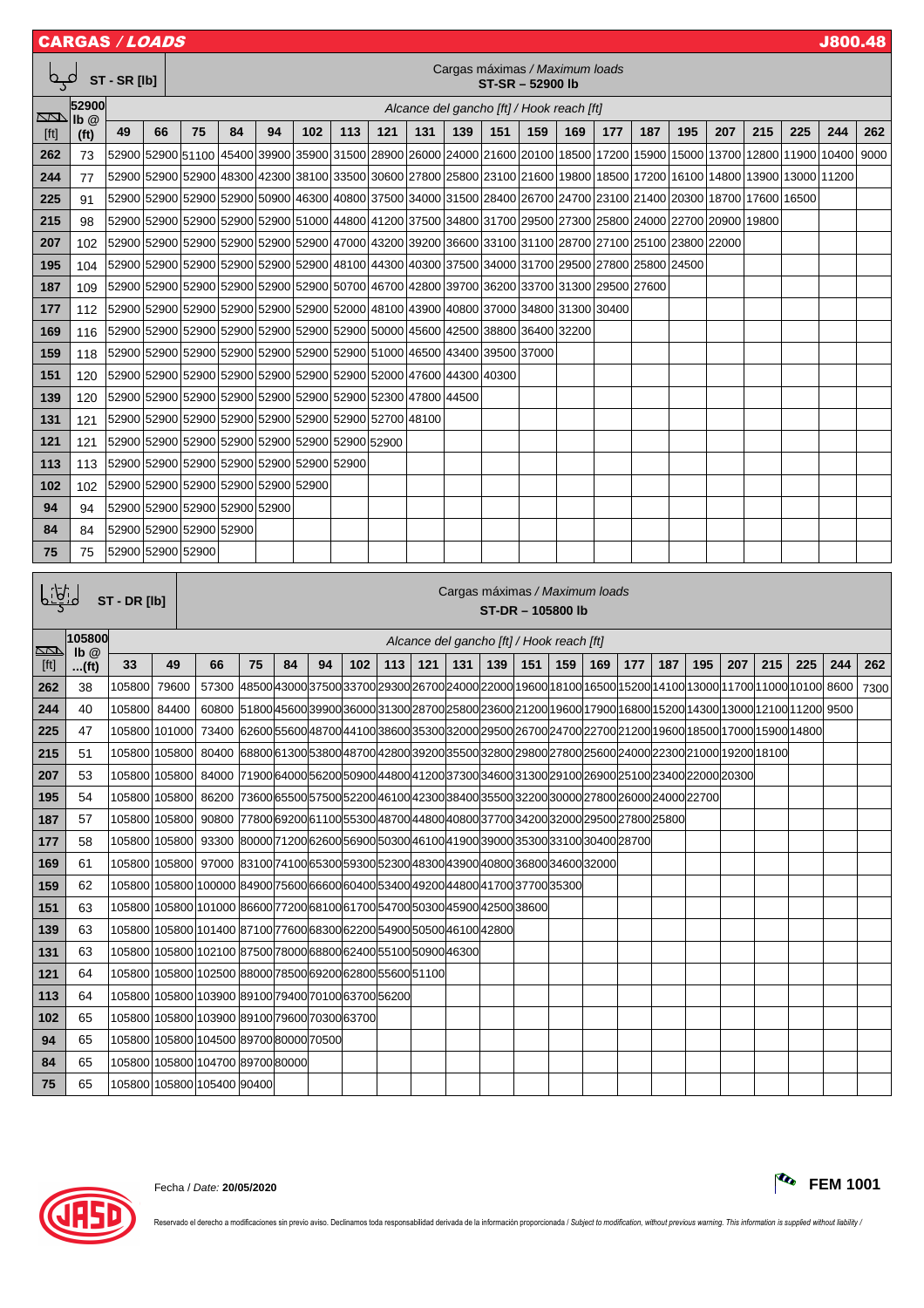

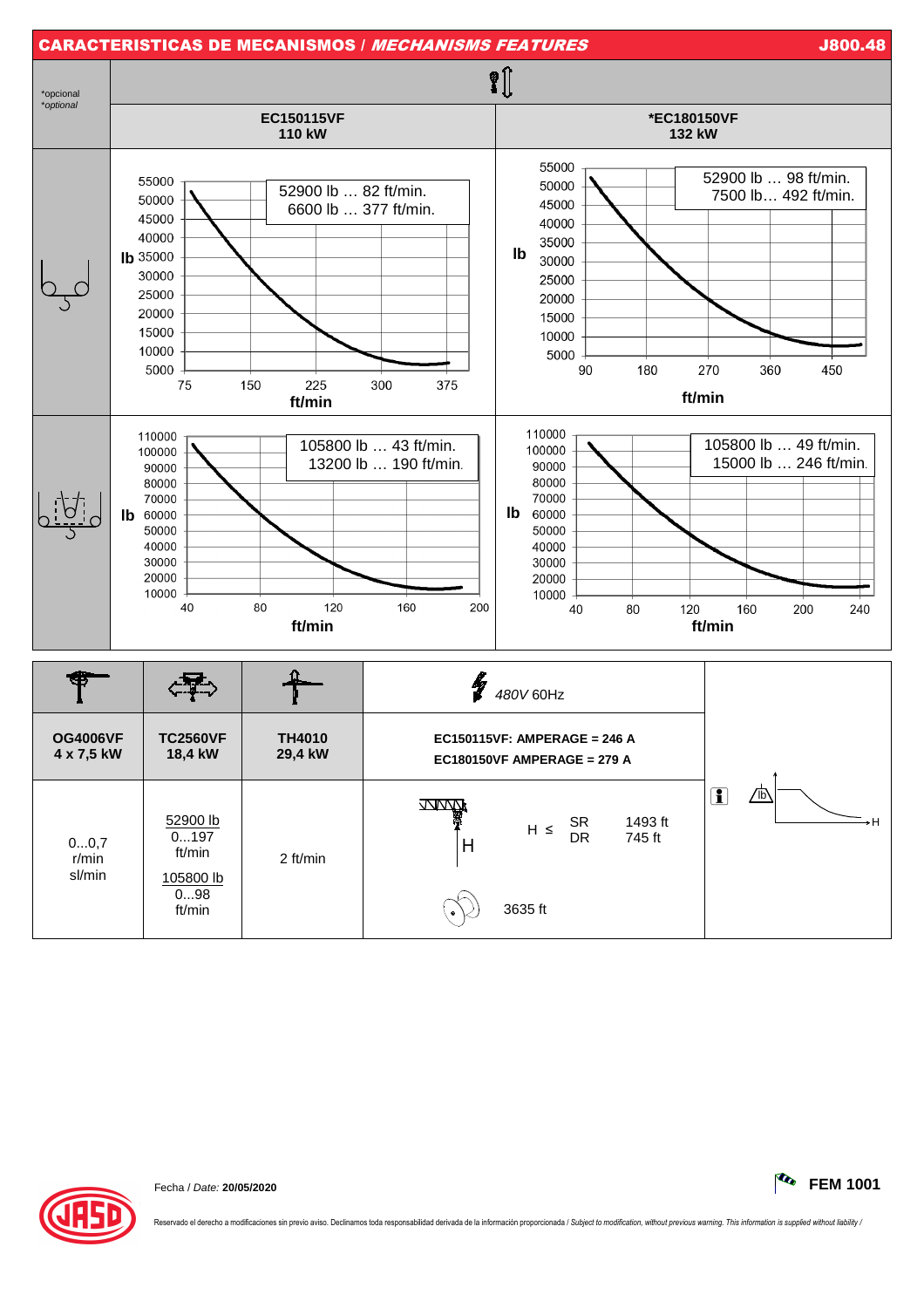| <b>LISTA DE EMBARQUE / PACKING LIST</b><br><b>J800.48</b>                                                        |                                                                                    |                                          |                                                                                 |                                              |                                        |                                        |                                                  |  |  |  |  |
|------------------------------------------------------------------------------------------------------------------|------------------------------------------------------------------------------------|------------------------------------------|---------------------------------------------------------------------------------|----------------------------------------------|----------------------------------------|----------------------------------------|--------------------------------------------------|--|--|--|--|
| <b>DENOMINACIÓN / DENOMINATION</b>                                                                               |                                                                                    |                                          |                                                                                 | $L$ [ft]                                     | A [ft]                                 | $H$ [ft]                               | P / W [lb]                                       |  |  |  |  |
| Torre<br>Tower                                                                                                   | <b>TSR20</b><br>TSR20-5,6<br>TSRI20-5,6<br><b>TSP20</b><br>TSP20-5,6<br>TSP20-5,6A |                                          | ェ<br>A                                                                          | 14.0<br>19.7<br>19.7<br>14.4<br>20.2<br>19.9 | 7.4<br>7.4<br>7.4<br>7.8<br>7.8<br>7.5 | 7.4<br>7.4<br>7.4<br>7.9<br>7.9<br>7.8 | 6860<br>9425<br>15100<br>12380<br>16900<br>15710 |  |  |  |  |
| Torre asiento pista + base punta de torre + orientación<br>Slewing table + tower head base + slewing mechanism   |                                                                                    |                                          | Œ<br>Œ<br>$\rightarrow$                                                         | 15.0                                         | 7.7                                    | 8.5                                    | 28150                                            |  |  |  |  |
| Punta de torre<br><b>Tower head</b>                                                                              |                                                                                    |                                          |                                                                                 | 14.3                                         | 7.3                                    | 7.7                                    | 8620                                             |  |  |  |  |
| Conjunto asiento pista. punta de torre y orientación<br>Slewing table assembly. tower head and slewing mechanism |                                                                                    |                                          |                                                                                 | 26.6                                         | 10.8                                   | 9.5                                    | 36770                                            |  |  |  |  |
| Tramo de pluma<br><b>Jib section</b>                                                                             | PC22-31<br>$PC22-32 + Tr$<br>PC22-33<br>PC22-34b<br>PC22-34<br>PC22-35             |                                          | エ<br><u>MVVVIVVVVINNNNNNNN</u><br>Ø<br>$A \rightarrow$<br>$\leq$ $\perp$ $\geq$ | 38.5<br>38.6<br>38.7<br>10.5<br>19.9<br>19.8 | 7.6<br>6.8<br>6.8<br>6.8<br>6.8<br>6.8 | 8.2<br>8.2<br>8.1<br>8.1<br>8.1<br>8.1 | 14630<br>18300<br>13870<br>3890<br>6500<br>5950  |  |  |  |  |
|                                                                                                                  | PT22-36<br>PT22-37<br>PT22-38<br>PT22-39<br><b>PP22</b>                            |                                          | ェ<br><u>MANAMANANA</u><br>A <del>&gt; ⊞</del>                                   | 38.5<br>38.5<br>19.4<br>19.2<br>4.1          | 6.8<br>6.8<br>6.8<br>6.8<br>7.6        | 8.1<br>8.1<br>8.0<br>8.0<br>2.1        | 6670<br>4960<br>2650<br>1700<br>1260             |  |  |  |  |
| Contrapluma<br>Counterjib                                                                                        |                                                                                    | $C18-1$<br>$C18-2$<br>$C18-3$<br>$C18-4$ |                                                                                 | 20.3<br>21.8<br>10.8<br>37.9                 | 6.8<br>6.6<br>6.6<br>6.9               | 2.5<br>2.9<br>2.9<br>3.3               | 6180<br>6660<br>3980<br>12810                    |  |  |  |  |
| Contrapluma + Mec. Elevación + Armario eléctrico<br>Counterjib + Hoisting Mech.+ Electrical cabinet              |                                                                                    | $C18-1 +$<br>$C18-4 +$<br>EC             |                                                                                 | 37.9                                         | 7.5                                    | 7.6                                    | 33390                                            |  |  |  |  |
| Polipasto<br>Hook assembly                                                                                       |                                                                                    | <b>SR</b><br>ST/DR                       |                                                                                 | 5.7<br>7.0                                   | 5.3<br>2.9                             | 1.2<br>10.3                            | 2315<br>4740                                     |  |  |  |  |
|                                                                                                                  |                                                                                    |                                          | A                                                                               |                                              |                                        |                                        |                                                  |  |  |  |  |
| Carro<br>Trolley                                                                                                 |                                                                                    | <b>SR</b>                                | 11 N<br>н                                                                       | 9.3                                          | 7.6                                    | 9.0                                    | 3010                                             |  |  |  |  |
|                                                                                                                  |                                                                                    | ST/DR                                    | < A                                                                             | 11.0                                         | 7.8                                    | 9.5                                    | 4660                                             |  |  |  |  |
| Plataforma y cabina<br>Platform and cabin                                                                        |                                                                                    |                                          |                                                                                 | 12.7                                         | 7.3                                    | 8.2                                    | 2560                                             |  |  |  |  |
| Armario eléctrico y plataforma<br>Electrical cabinet and platform                                                |                                                                                    |                                          |                                                                                 | 9.0                                          | 5.3                                    | 8.1                                    | 2230                                             |  |  |  |  |
| Soporte y elevación (sin cable)<br>Support and hoisting (without rope)                                           |                                                                                    |                                          |                                                                                 | 8.3                                          | 7.3                                    | 5.5                                    | 12790                                            |  |  |  |  |
| Transporte torre de montaje/ Jacking cage transport<br><b>TM20PASR-5,6</b>                                       |                                                                                    |                                          | $\mathbf{r}$<br>I<br>T                                                          | 35.5                                         | 7.5                                    | 7.9                                    | 26760                                            |  |  |  |  |



Fecha / Date: **20/05/2020 FEM 1001**